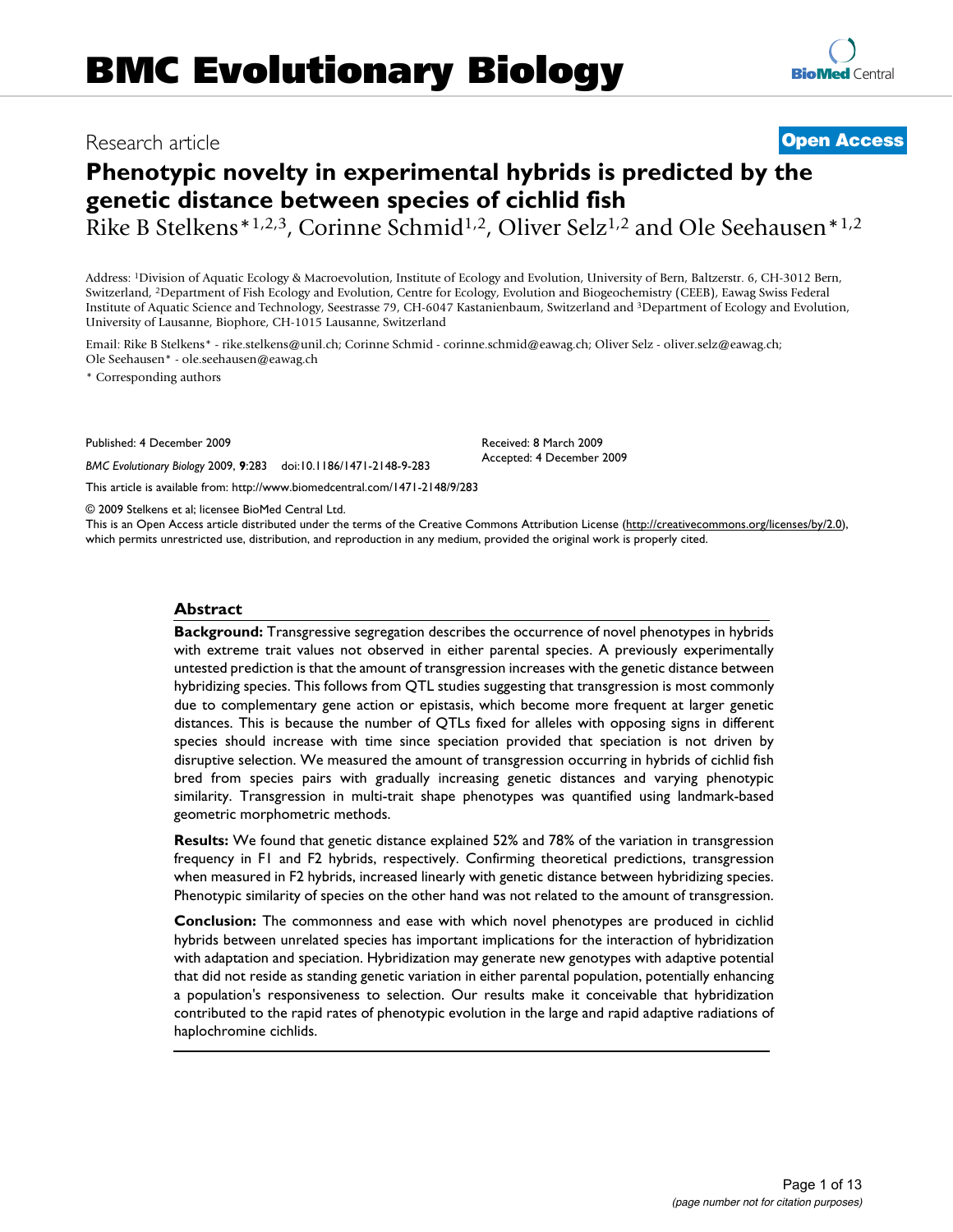### **Background**

Interspecific hybridization as an evolutionary force has a mixed chronicle in the literature. Despite important early work [\[1](#page-10-0)-[6\]](#page-10-1), the image of hybridization in evolutionary literature has only recently changed from that of a predominantly destructive force to a more balanced view, giving due credit to hybridization as a potential catalyst of phenotypic evolution and indeed diversification. Not only have cases of hybrid speciation been demonstrated conclusively both in plants and animals [[7](#page-10-2)[-11\]](#page-10-3), but hybridization is now implicated in the generation of whole adaptive radiations in plants [\[12](#page-10-4)[,13](#page-10-5)], animals [[14-](#page-10-6)[16\]](#page-11-1) and prokaryotes [\[17](#page-11-2)] (reviewed in [\[18](#page-11-3),[19\]](#page-11-4)). Besides the general surge of genetic variation ensuing from the admixture of divergent genomes [\[20](#page-11-5)], and the acquisition of specific adaptive traits through lateral gene transfer [[17,](#page-11-2)[21\]](#page-11-6) and introgression [[22-](#page-11-7)[24](#page-11-8)], another potential outcome of hybridization that may facilitate adaptive diversification into new directions is the occurrence of qualitatively or quantitatively novel phenotypes referred to as transgressive segregation. Transgression describes the phenomenon that segregation variance in hybrid offspring can result in phenotypes with extreme trait values exceeding the range of parental trait values in either the positive or negative direction [[25](#page-11-9),[26\]](#page-11-10). Agricultural breeding programs have long benefited from transgressive phenotypes as a means to improve cultivars but studying the adaptive potential of transgression in evolutionary research is only a recent development. Transgression can in principle affect any quantitative trait and has been demonstrated for morphological traits (skull morphology of cichlid fish: [[27](#page-11-11)]), physiological traits (salt tolerance in *Helianthus* sunflowers: [[28\]](#page-11-12)), life history traits (flowering time in *Arabidopsis*: [[29](#page-11-13)]), and behavioural traits (mating behaviour of *Drosophila*: [[30\]](#page-11-14)). For instance, Parnell et al. [[31\]](#page-11-15) recently described a mechanism whereby hybridizing cichlid species with different morphologies but similar functions are likely to produce functionally transgressive progeny.

Previous work on the genetic basis of transgression indicates that it is most often caused by the action of complementary genes between QTL loci that carry alleles of opposite signs in the parents but sum up to larger or smaller trait values compared to the parents when combined in a hybrid genome [[22,](#page-11-7)[29](#page-11-13),[32](#page-11-16)[-39](#page-11-17)]. One interesting prediction emerging from this, especially put forward by Rieseberg et al. [[25\]](#page-11-9), is that the amount of transgression should increase as a function of the genetic distance between the parental lines. This is because the number of loci for which the parents have fixed alleles with opposite effects should increase with time since isolation during the divergence of species, which would thus result more frequently in complementary gene action.

Besides genetic distance, transgression is predicted to also be affected by the phenotypic similarity of the parents [[25](#page-11-9)]. Transgression and phenotypic differentiation have been suggested to be inversely correlated such that phenotypically similar species produce more transgressive hybrid offspring than phenotypically dissimilar parents [[22](#page-11-7),[33,](#page-11-18)[36](#page-11-19),[40](#page-11-0)]. This is because large phenotypic differences between two species may often result from divergent directional selection, a process expected to eventually lead to the fixation of alleles with the same sign across all QTL within a species, and mostly opposite signs between the species. This would produce F1 offspring heterozygous at most of these loci. Although some F2 progeny may then have QTL combinations that could exhibit complementary gene action, this will unlikely produce transgressive trait values. In other words, during evolution under divergent selection, opportunity for transgression decreases due to a loss of the required kind of genetic variation. Conversely, if the parents show rather similar phenotypes, despite considerable genetic distance, this indicates the action of stabilizing selection. The genetic basis for transgression is then more likely given because stabilizing selection leads to alternating fixation of alleles with negative and positive trait values, and the sequence of fixation of alleles with either sign at different QTLs will by chance be different between isolated populations. In agreement with this prediction, a study on transgression in hybrids between two cichlid fish species revealed novel phenotypes only in traits with a selection history other than consistent directional selection [\[27\]](#page-11-11). To the extent that phenotypic and genetic divergence between species are correlated, the effects of phenotypic differentiation can potentially confound or cancel out the predicted relationship between genetic distance and transgression [[25](#page-11-9),[40\]](#page-11-0).

Despite the knowledge of the genetic basis of transgression, tests on the effects of genetic and phenotypic distance on transgressive segregation remain inconclusive [[41](#page-11-20)[-43](#page-11-21)], mostly because the few existing studies covered only small or unknown ranges of genetic distance and were not designed to test the two predictions introduced above. Only recently, a comparative study [\[40](#page-11-0)] using data on plant and animal hybrids found evidence that distantly related species more often produce hybrids with extreme trait values than closely related species.

Here, we produced seven interspecific crosses using African haplochromine cichlid fish covering a wide range of pairwise genetic distances and phenotypic distances. We set out to test 1) if transgression occurred in F1 and F2 hybrids, 2) if the amount of transgression was predictable from genetic distance between the parental species, and 3) if transgression was predictable from the phenotypic differentiation between the parental species. We raised F1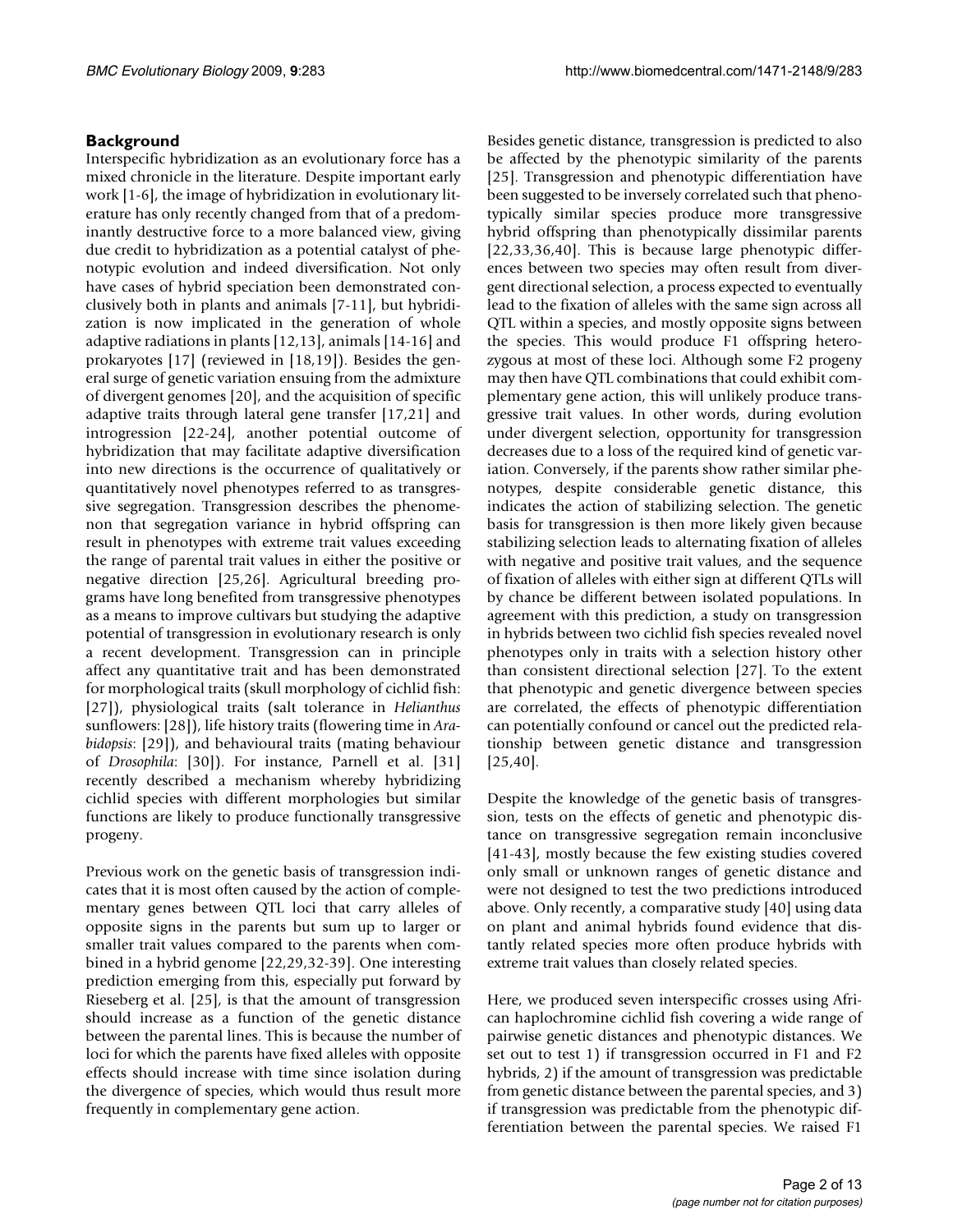hybrids, F2 hybrids, and the corresponding homospecific control crosses until sexual maturity under controlled laboratory conditions. The amount of transgressive segregation per cross type was quantified using landmark-based geometric morphometric methods and a thin-plate spline procedure. Genetic distances between parental species were estimated using mitochondrial D-loop sequences from GenBank and three different molecular clocks were applied to convert distances into absolute divergence time. Multi-trait phenotypic distances between the parental species were estimated using Mahalanobis distances calculated from geometric morphometric data.

#### **Results**

#### *Transgressive segregation in hybrids*

Thirty F1 hybrid families from seven different cross types and three families of each of the nine homospecific crosses were obtained (see Table [1](#page-2-0) for number of families and number of individuals per cross type). Transgressive phenotypes were found in all hybrid cross types (Additional file [1](#page-10-7)) albeit not in every family (Table [2\)](#page-3-0). On average, F1 hybrids exceeded the phenotypic range of the parental species by  $14\% \pm 13\%$  ( $\pm$  standard deviation). This average was calculated across all cross types and across all axes of shape variation, weighted by the percent variance each axis explained.

Forty-one F2 hybrid families from six different cross types were obtained (Table [1\)](#page-2-0). Transgression was observed in

all cross types (Figure [1\)](#page-4-0) albeit not in every family (Table [2](#page-3-0)). F2 hybrids exceeded the phenotypic range of the parental species on average by  $21\% \pm 12\%$ . The amount of transgression and variance explained by each PC axis for both F1 and F2 hybrids is shown in detail in Additional file [2](#page-10-8).

In all F1 and F2 hybrid cross types, there were significant differences between families in the distribution of phenotypes in morphospace. MANOVAs with family as factor and all relevant PCs as response variables suggested that within each cross type, at least one hybrid family was significantly different from another family along at least one axis of shape variation (all test results including the number of PCs used per MANOVA are shown in Additional file [3\)](#page-10-9). However, transgression analysis revealed that on average 75% of all F1 families (2-5 families per cross type) and 84% of all F2 families (3-7 families per cross type) contained transgressive phenotypes demonstrating that transgressive segregation was not caused by single-family effects (Table [2](#page-3-0)).

# *Transgressive segregation as a function of genetic distance* Uncorrected pairwise p-distances between species pairs, calculated from D-loop sequences, ranged from 0.007 to

0.055. Depending on the molecular clock used, this translates into a range of absolute time since speciation from several thousand years to 2.7/3.8/7.4 million years (internal/fossil record/Gondwana fragmentation calibration;

<span id="page-2-0"></span>**Table 1: The nine homospecific crosses and seven different interspecific hybrid crosses used to measure transgressive segregation with their geographical origin and the number of families per cross type.**

| cross type | homospecific crosses                      |                           | n families (n individuals per family) | origin (lake/rivers)        |  |  |  |
|------------|-------------------------------------------|---------------------------|---------------------------------------|-----------------------------|--|--|--|
|            | Pundamilia nyererei (P. ny)               |                           | 3(33, 35, 8)                          | Victoria                    |  |  |  |
| 2          | Pundamilia pundamilia (P. pun)            |                           | 3(27, 15, 16)                         | Victoria                    |  |  |  |
| 3          | Neochromis omnicaeruleus (N. omni)        |                           | 3(7, 5, 30)                           | Victoria                    |  |  |  |
| 4          | Paralobidochromis rockkribensis (P. rock) |                           | 3(18, 27, 18)                         | Victoria                    |  |  |  |
| 5          | Paralobidochromis chilotes (P. chil)      |                           | 3(17, 4, 16)                          | Victoria                    |  |  |  |
| 6          | Metriaclima estherae (M. est)             |                           | 3(29, 23, 5)                          | Malawi                      |  |  |  |
|            | Astatotilapia burtoni (A. burt)           |                           | $3$ (11, 16, 16)                      | Tanganyika and rivers       |  |  |  |
| 8          | Astatotilapia calliptera (A. call)        |                           | 3(38, 48, 27)                         | Malawi and rivers           |  |  |  |
| 9          | Protomelas taeniolatus (P. taen)          |                           | 3(9, 26, 22)                          | Malawi                      |  |  |  |
| cross type | hybrid crosses                            |                           | n families (n individuals per family) |                             |  |  |  |
|            | male parent                               | female parent             | F1 hybrids                            | F2 hybrids                  |  |  |  |
|            | Neochromis omnicaeruleus                  | Pundamilia pundamilia     | 4 (21, 29, 45, 33)                    | 4(5,10,19,9)                |  |  |  |
| 2          | Paralobidochromis chilotes                | Pundamilia nyererei       | 2(24,19)                              | 5(19,21,2,3,8)              |  |  |  |
| 3          | Paralobidochromis rockkribensis           | Pundamilia pundamilia     | 3(37,26,43)                           |                             |  |  |  |
| 4a         | Astatotilapia calliptera                  | Metriaclima estherae      | 5(3,11,11,9,6)                        | 8(2,22,16, 4, 6, 7,4,7)     |  |  |  |
| 4b         | Metriaclima estherae                      | Astatotilapia calliptera  | 3(2,21,16)                            | 4(4,12,11,10)               |  |  |  |
| 5          | Protomelas taeniolatus                    | Astatotilapia calliptera  | 2(21, 43)                             | 7(12,12,13,4,14,5,12)       |  |  |  |
| 6          | Astatotilapia burtoni                     | Astatotilapia calliptera  | 4(6,2,19,19)                          | 5(9,10,15,17,16)            |  |  |  |
|            | Pundamilia nyererei                       | Astatotilapia. calliptera | 8 (15,20,5,15,20,30,22,28)            | 8(4, 18, 4, 1, 9, 4, 6, 17) |  |  |  |

The number of photographed and measured individuals per family is shown in brackets. Sex-reversed crosses of the same cross type are indicated by 'a' and 'b'.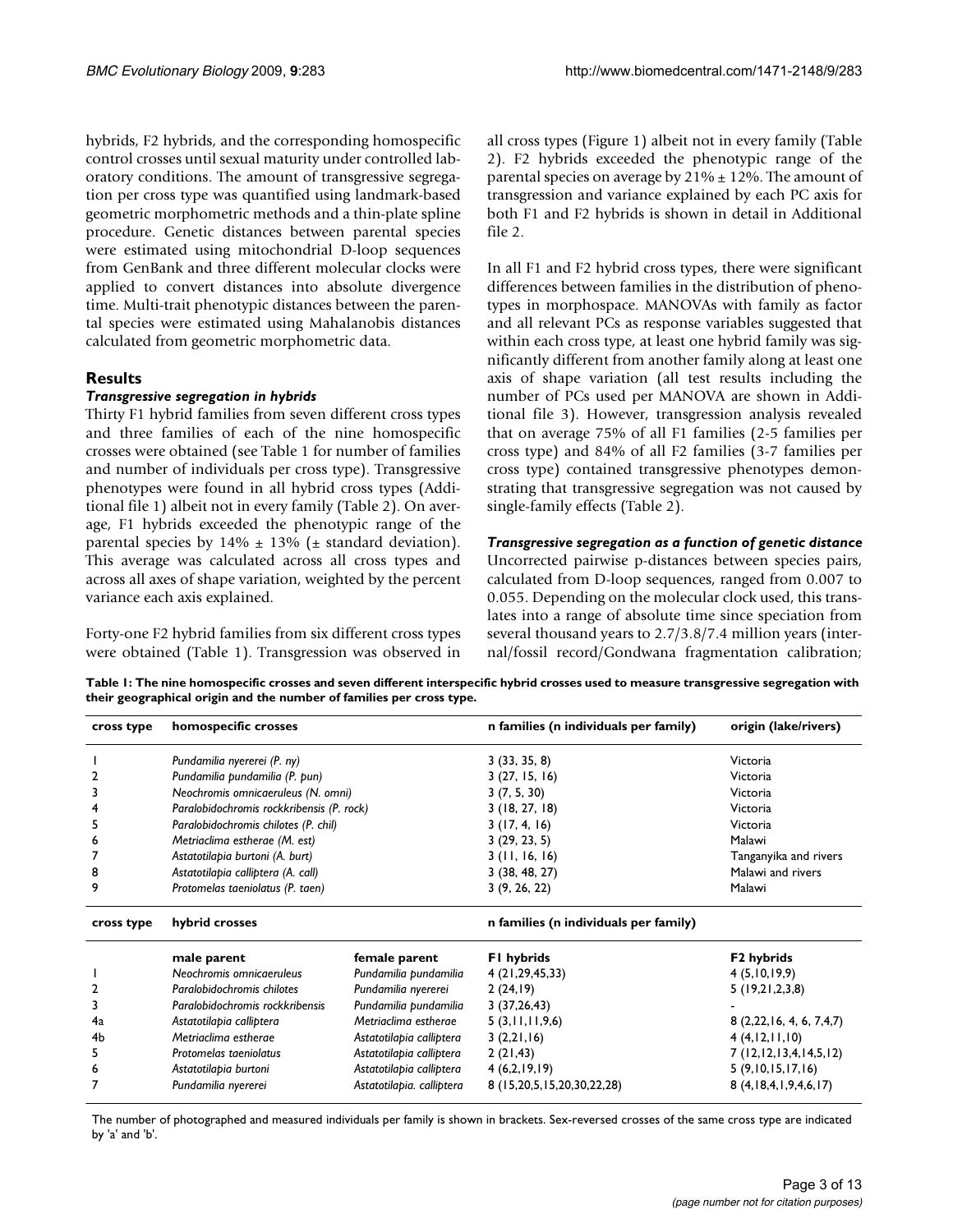**Table 2: All hybrid crosses with pairwise genetic distances (uncorrected p-distance calculated from mitochondrial D-loop sequences), divergence times (in millions of years based on two different relaxed molecular clocks and the internally calibrated clock) and phenotypic shape differentiation based on Mahalanobis distances.**

| <b>Cross type</b> | <b>Species</b><br>crossed | Genetic<br>distance | <b>Divergence</b><br>time<br>internal clock<br>(lower-upper<br>bound) | <b>Divergence</b><br>time<br>fossil record | Divergence time<br>Gondwana break-up | Phenotypic<br>distance | $% T_{total}$ | Transgressive<br>families $(\%)$ | $% T_{total}$          | <b>Transgressive</b><br>families (%) |
|-------------------|---------------------------|---------------------|-----------------------------------------------------------------------|--------------------------------------------|--------------------------------------|------------------------|---------------|----------------------------------|------------------------|--------------------------------------|
|                   |                           |                     |                                                                       |                                            |                                      |                        | F1 hybrids    |                                  | F <sub>2</sub> hybrids |                                      |
|                   | N. omni $\times$ P. pun   | 0.007               | $0.35 - 0.61$                                                         | 0.10                                       | 0.14                                 | 5.69                   | 12.55         | 75                               | 14.73                  | 100                                  |
|                   | P. chil $\times$ P. ny    | 0.007               | $0.35 - 0.61$                                                         | 0.10                                       | 0.14                                 | 13.23                  | 30.76         | 100                              | 6.42                   | 80                                   |
| 3                 | P. rock $\times$ P. bun   | 0.007               | $0.35 - 0.61$                                                         | 0.10                                       | 0.14                                 | 3.95                   | 32.48         | 100                              |                        | $\overline{\phantom{0}}$             |
| 4                 | M. est $\times$ A. call   | 0.0188              | $0.93 - 1.64$                                                         | 0.58                                       | 0.92                                 | 16.19                  | 0.14          | 37.5                             | 18.20                  | 71.4                                 |
| 5                 | P. taen $\times$ A. call  | 0.0241              | $1.19 - 2.1$                                                          | 0.89                                       | 1.49                                 | 19.29                  | 3.71          | 100                              | 14.40                  | 100                                  |
| 6                 | A. burt $\times$ A. call  | 0.0408              | 2.02-3.56                                                             | 2.23                                       | 4.12                                 | 22.12                  | 5.58          | 50                               | 39.07                  | 100                                  |
|                   | P. $ny \times A$ . call   | 0.0553              | 2.74-4.82                                                             | 3.78                                       | 7.43                                 | 7.09                   | 13.9          | 62.5                             | 32.46                  | 75                                   |

The total amount of transgression (*T<sub>total</sub>*) occurring on the major axes of phenotypic shape variation is shown separately for F1 and F2 hybrids. Also reported is the proportion of transgressive families obtained per cross type (i.e. the number of families containing transgressive phenotypes divided by the total number of families of that cross type).

<span id="page-3-0"></span><sup>1</sup>Note that these distance estimates are likely overestimates of genetic distance between species. Distances are based on sequence differences between mitochondrial D-loop haplotypes, but these species have highly incomplete haplotype lineage sorting. Hence any distance obtained from a small sample of sequences is likely to overestimate species distance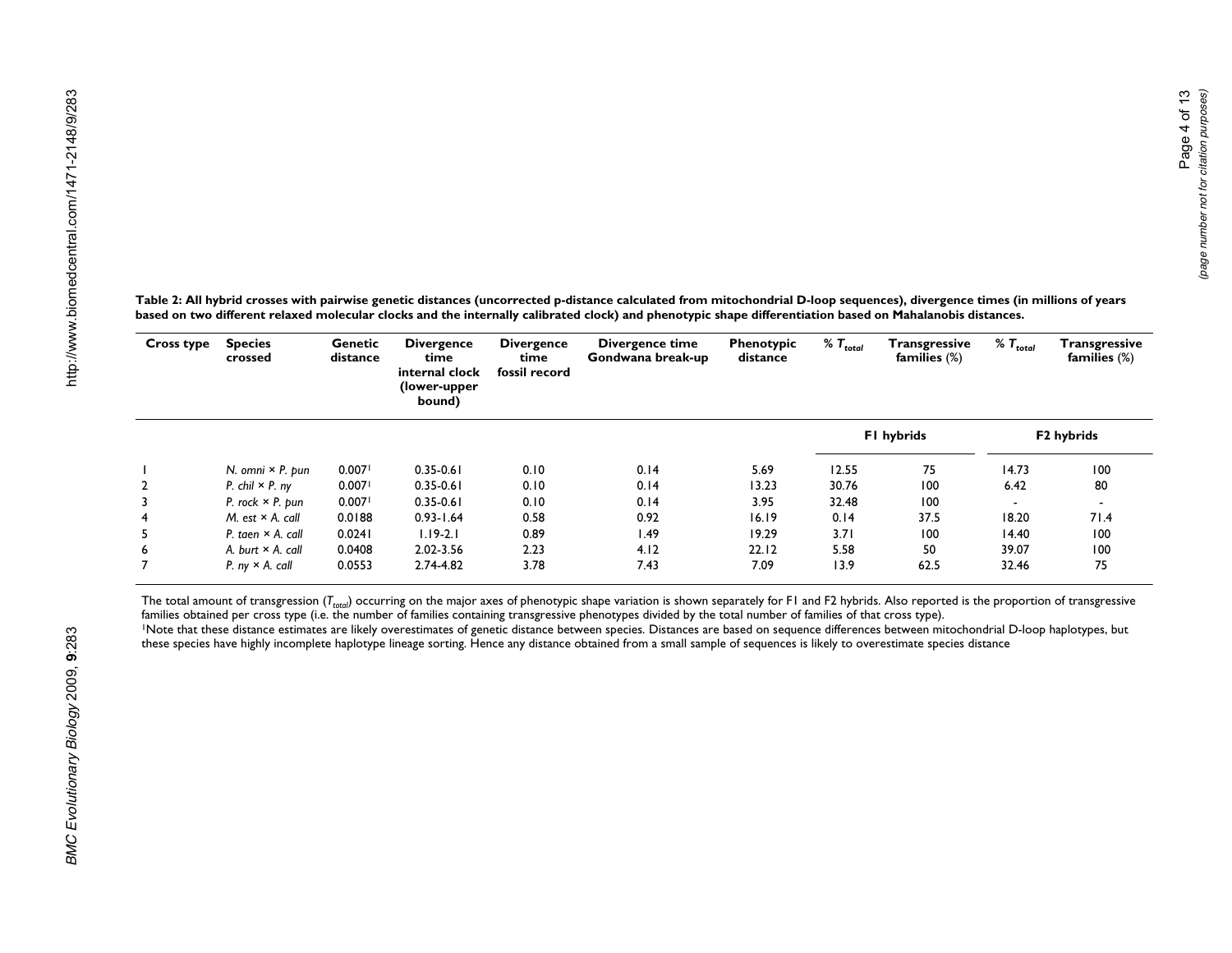<span id="page-4-0"></span>

#### of interspecific hybrids **Figure 1** Results of principal component analyses us of haplochromine cichlids ing geometric morphometrics data to quantify the amount of transgression in shape

**Results of principal component analyses using geometric morphometrics data to quantify the amount of transgression in shape of interspecific hybrids of haplochromine cichlids**. Graphs show the distribution in morphospace of six different F2 hybrid crosses and the corresponding homospecific crosses of species pairs with increasing genetic distance from smallest (a, b) to largest distance (f). Abbreviations of species names correspond to Table 1. Every data point represents one individual. Filled symbols indicate parental species, triangles indicate F2 hybrids. Blue squares encompass the phenotype range of the combined parental species; red squares represent the phenotype range of F2 hybrids. The percentage of variance explained by principal component 1 and 2 are shown in brackets. Note that the visualization of transgression is restricted to the first two axes of shape variation here, which is not (or not entirely) representative of the total amount of transgression found per cross type.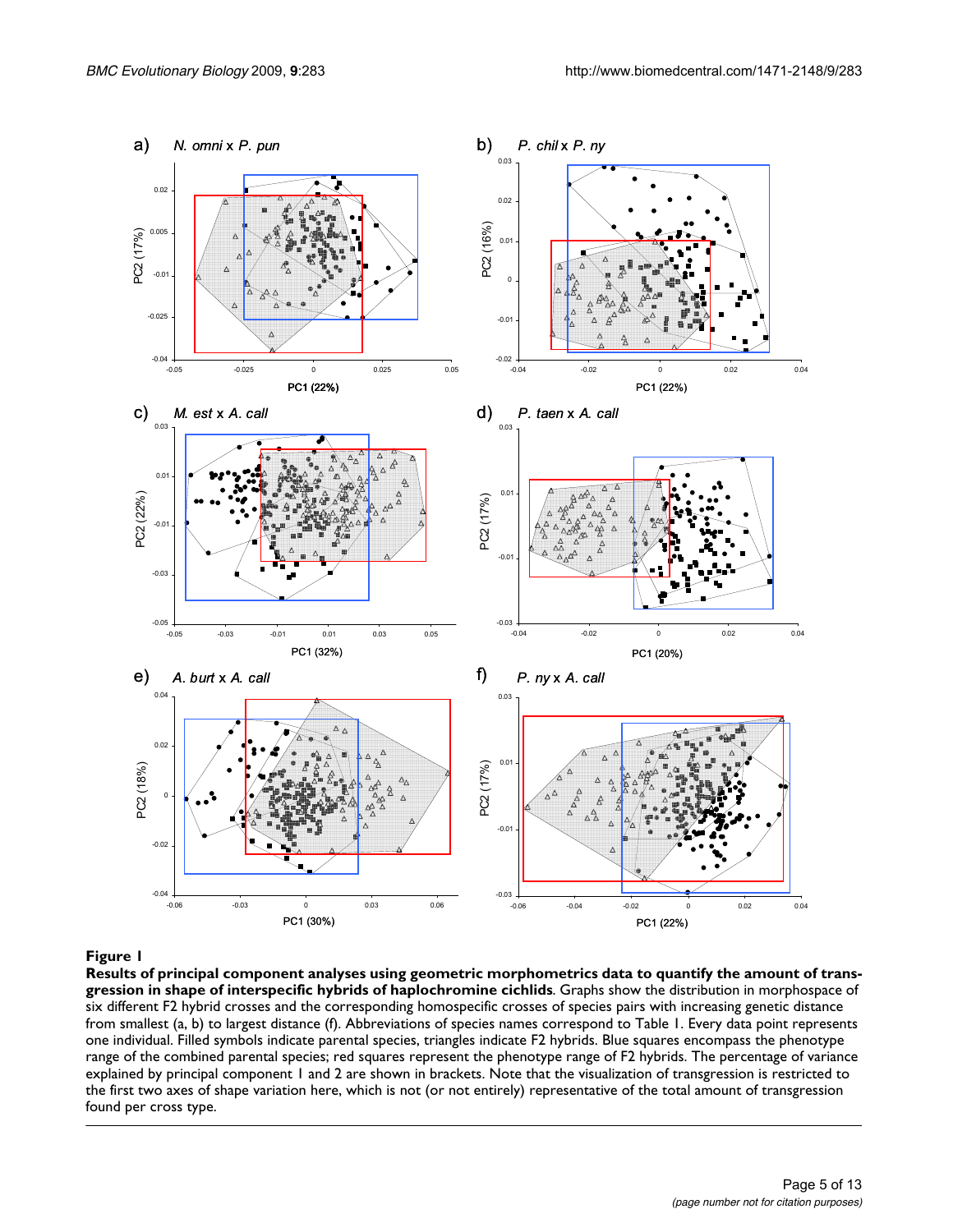from here on results of the three clocks will be reported in this order, see also Table [2](#page-3-0)).

In F1 hybrids, testing genetic distance as a predictor for the total amount of transgression  $(T_{total})$  resulted in a ushaped relationship although this was not significant (quadratic regression:  $R^2$  (adjusted) = 0.52,  $F_{2,6}$  = 4.21, p = 0.104; Figure [2](#page-5-0)a). Large amounts of transgression were observed in hybrids between both closely and distantly related crosses (13-33% in closely related crosses, 14% in distant crosses) with a near absence of transgression (0.1- 6%) in crosses of intermediate genetic distance.

In F2 hybrids, transgression significantly increased with genetic distance (linear regression:  $R^2 = 0.78$ ,  $F_{1.5} = 12.29$ ,  $p = 0.025$  $p = 0.025$  $p = 0.025$ ; Figure 2b) with a minimum of 6% transgression in closely related crosses and a maximum of 39% transgression in distant crosses.

#### *Transgressive segregation as a function of phenotypic differentiation*

According to our prediction, transgression should decrease as a function of phenotypic dissimilarity between the parental species. Testing phenotypic distance (calculated as Mahalanobis distance) as a predictor for the amount of transgression (*T<sub>total</sub>*) did not result in a significant relationship in F1 hybrids (linear regression:  $R^2$  = 0.38,  $F_{1,6}$  = 3.06, p = 0.140; Figure [3a](#page-6-0)) nor in F2 hybrids (linear regression:  $R^2 = 0.05$ ,  $F_{1,5} = 0.21$ ,  $p = 0.674$ ; Figure [3b](#page-6-0)).

We further tested if phenotypic and genetic divergence between the parental species were correlated. Although we found a positive trend, the relationship was not significant (logarithmic regression:  $R^2 = 0.22$ ,  $F_{1,6} = 1.45$ ;  $p =$ 0.28) due to one outlying data point (*P. nyererei × A. calliptera*, cross 7; the exclusion of this outlier resulted in a strong positive correlation:  $R^2 = 0.81$ ,  $F_{1.5} = 17.32$ ;  $p =$ 0.014).

#### **Discussion and Conclusion**

Studies on interspecific animal and plant hybrids have demonstrated that hybridization frequently gives rise to phenotypic novelty. One source of such novelty that may facilitate adaptive evolution is transgressive segregation which refers to the occurrence of hybrid phenotypes that express trait values exceeding the phenotypic range of both parental species combined [[25](#page-11-9)[,26](#page-11-10)]. Evidence supporting the notion that transgressive ecomorphological and ecophysiological trait values can generate functional novelty that permits colonizing previously underutilized peaks on a fitness landscape comes from detailed work on *Helianthus* sunflowers. This work conclusively demonstrated how transgression in key ecological traits can allow hybrids to invade an ecologically and spatially distinct niche and in turn escape the homogenizing effects of gene flow from parental species [[10,](#page-10-10)[13](#page-10-5),[44](#page-11-23),[45\]](#page-11-22).

Here, we used African haplochromine cichlid fish from two large adaptive radiations (Lake Victoria, Lake Malawi) and two riverine species that are related to the radiations

<span id="page-5-0"></span>

Total amount of transgression (*Ttotal* (uncorrected p-distance) between the parental species **Figure 2** ) observed in interspecific a) F1 hybrids and b) F2 hybrids as a function of genetic distance Total amount of transgression (T<sub>total</sub>) observed in interspecific a) F1 hybrids and b) F2 hybrids as a function of **genetic distance (uncorrected p-distance) between the parental species**. Regression lines are from quadratic (a) and linear (b) model fitting. The solid line indicates a (significant) linear relationship in F2 hybrids, the dotted line indicates a (nonsignificant) quadratic relationship in F1 hybrids.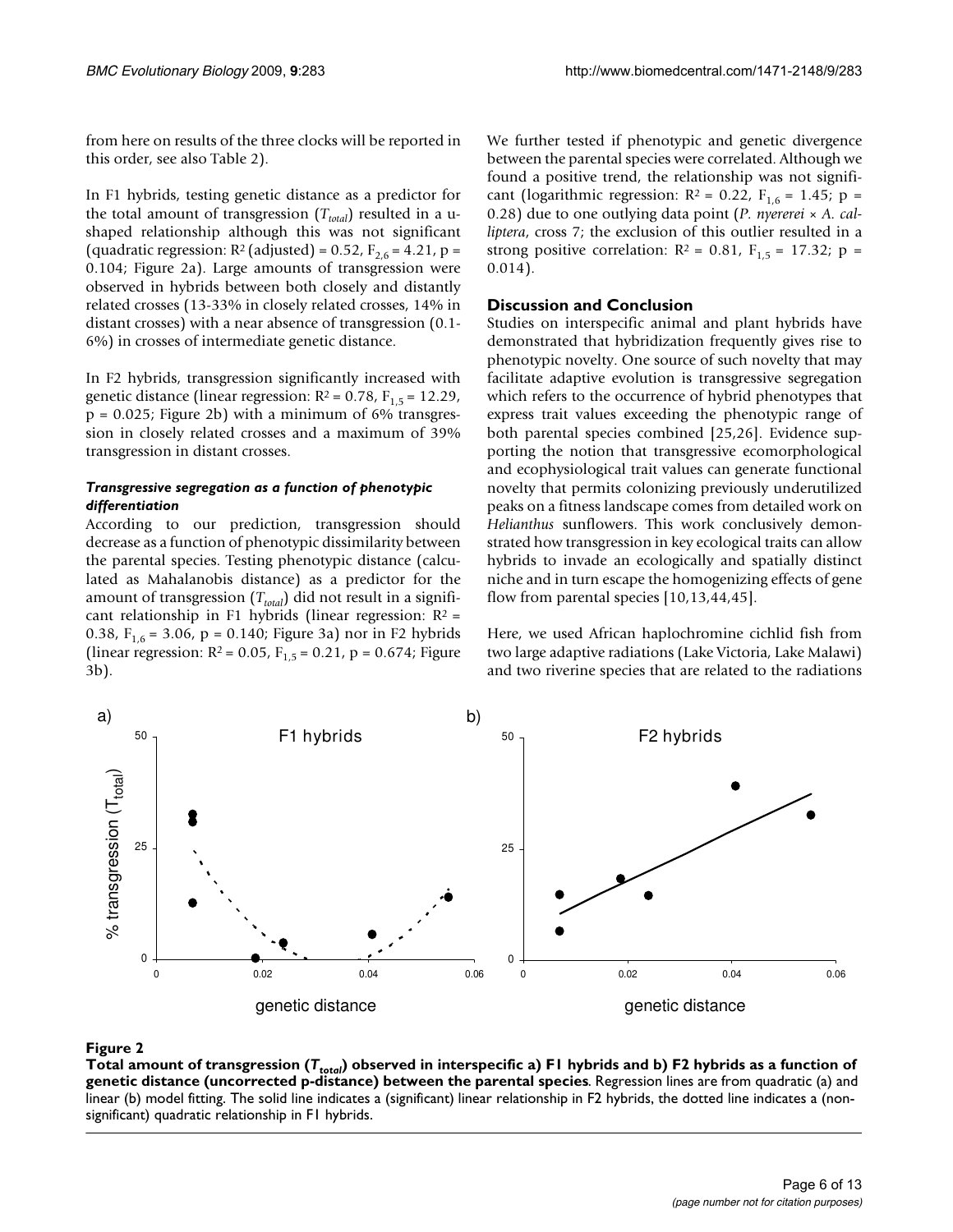<span id="page-6-0"></span>

**Example 3** and the contract of the contract of the contract of the contract of the contract of the contract of the contract of the contract of the contract of the contract of the contract of the contract of the contract o **Total amount of transgression (***Ttotal***) observed in interspecific a) F1 hybrids and b) F2 hybrids as a function of the phenotypic distance (Mahalanobis distance calculated from 15 geometric morphometric landmarks) between the parental species**. No significant relationships were found.

(*A. calliptera*, *A. burtoni*) to test if the amount of transgression in interspecific hybrids increased as a function of genetic distance between species. We made seven different cross types from different species combinations representing five different genetic distances, covering absolute divergence times of between a few thousand years to 2.7/ 3.8/7.4 million years depending on the molecular clock used (see Table [2\)](#page-3-0). One of these crosses (*A. calliptera* × *A. burtoni*) was between two riverine species of the genus that was ancestral to the two large African radiations. Using geometric morphometrics on the multi-trait phenotypes we quantified and compared shape variation in F1 and F2 generation hybrids and in the two corresponding homospecific control crosses.

We predicted to observe an increase of transgression with increasing genetic crossing distance in both F1 and F2 hybrids. In F1 hybrids, the increase may be predicted to be less steep than in F2 hybrids because (besides epistatic interactions) only dominant genetic effects can contribute to complementary gene action, while in F2 hybrids, additive genetic effects also contribute. We found that transgressive segregation was frequent and that extreme trait values were produced in each F1 and F2 cross type. The amount of transgression observed in F2 hybrids increased linearly with time since speciation (Figure [2](#page-5-0)b) confirming our prediction. However, in the F1 hybrids, large amounts of transgression were expressed in hybrids between both closely and distantly related species but transgression was

nearly absent in hybrids of parents with intermediate genetic distances, resulting in a u-shaped relationship between transgression and divergence time (Figure [2a](#page-5-0)).

While the increase of transgression in F1 hybrids of distant crosses can be explained by a higher frequency of epistatic interactions and dominant genetic effects, the large amount of transgression observed in F1 hybrids of closely related species was unexpected. Models of complementary gene action in transgressive segregation usually assume that parental species are fixed for QTL alleles. It is possible that the closely related species in our experiment produced transgressive F1 progeny because the parents were heterozygous at some QTL. This is possible because all our closely related species had sympatric distribution ranges within Lake Victoria where interspecific hybridization may occasionally occur [\[46\]](#page-11-25). Alternatively, overall increased hybrid vigour, accompanying increased average heterozygosity in the F1 hybrid generation, may have led to larger and hence transgressive trait values in more vigorous individuals of crosses between closely related species. Generally, the relationship between offspring vigour and the genetic distance between their parents is predicted to be dome-shaped (with a left-shifted mode) confirmed by both experimental [[47-](#page-11-26)[52\]](#page-11-27) and theoretical work [[53](#page-11-28),[54\]](#page-11-24). This is thought to be due to the effects of inbreeding depression at small distances and the effects of genetic incompatibilities, the break-up of co-adapted gene complexes, epistatic interactions and underdominance (heter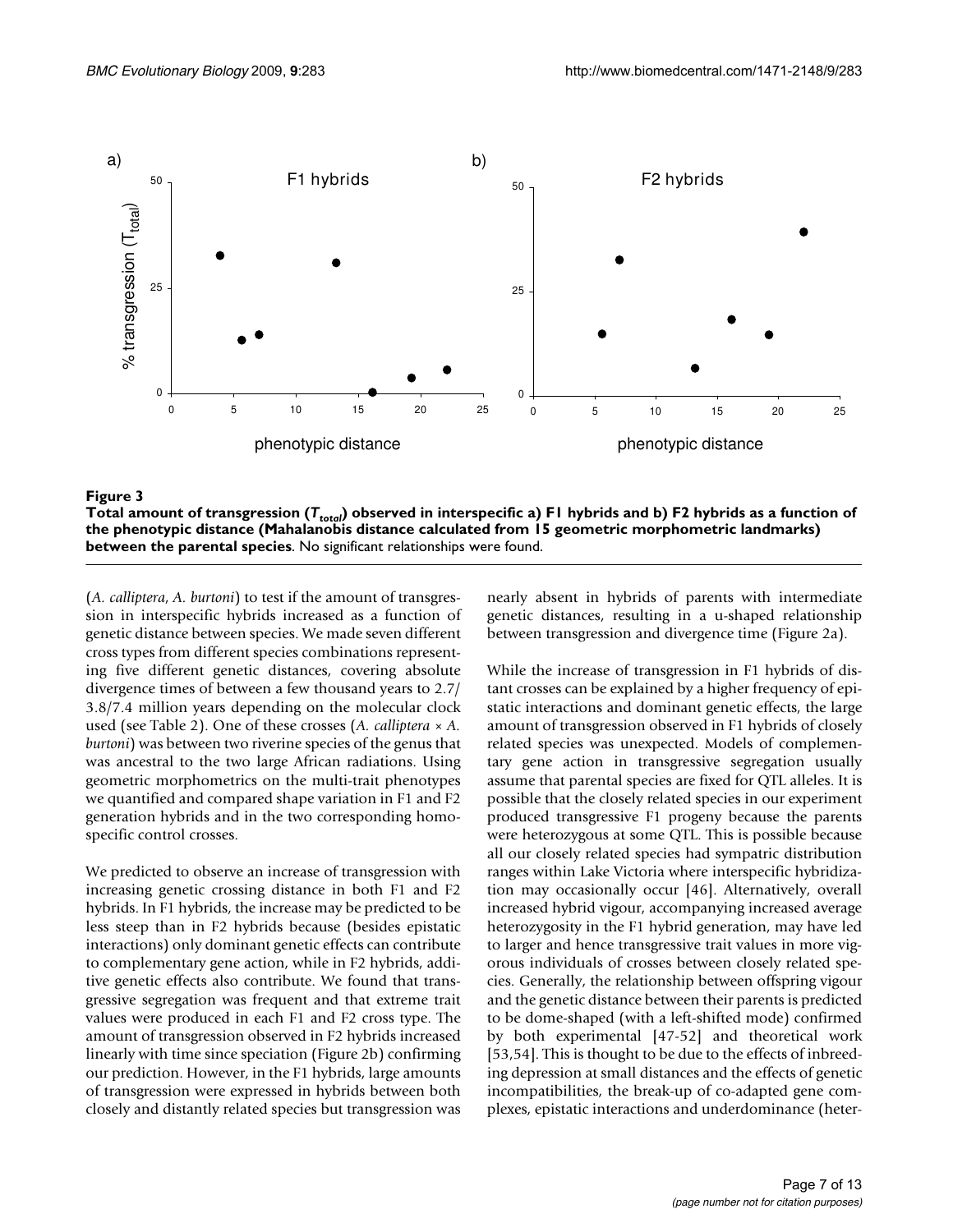ozygote disadvantage) at larger distances. Hence, the fitness peak will typically reside in the region representing intraspecific between-population matings. If, however, speciation was recent - as in the case of rapidly radiating species flocks - the intrinsically determined fitness peak (disregarding extrinsic, ecologically-determined fitness) may well be shifted to overlap with the interspecific region. On this note, it would be useful to determine the genetic distance where the increasing effects of genetic incompatibilities and the decreasing heterosis effects typically cancel out, to assess if this may have caused the depression in the amount of transgression at intermediate genetic distances in F1 hybrids observed in our experiment.

We further found that the degree of phenotypic differentiation of the parental species in our experiment was not predicted by genetic distance. This is in agreement with a recent comparative genomic analysis of Lake Malawi cichlids showing that cichlid species can be phenotypically and behaviorally diverse while showing levels of genomewide differentiation not larger than typically observed between subdivided populations of the same species [\[55](#page-11-30)]. Because phenotypic distance, in contrast to genetic distance, is predicted to have a negative effect on the occurrence of transgression, the effects of both variables can theoretically cancel out. We thus tested if transgression was also a function of the increasing phenotypic dissimilarity between species. Contrary to our prediction, the amount of transgression in both F1 and F2 hybrids was independent of phenotypic differentiation (Figure [3](#page-6-0)). It is hence unlikely that the counteracting effects of phenotypic divergence in our experiment compromised the effect of genetic distance.

Except for the three species crosses representing the lowest end of the genetic distance gradient in our experiment, most of the species we used are allopatric in the wild (crosses 4-7, Table [1;](#page-2-0) note that even though *A. calliptera* occurs in the same lake with *P. taeniolatus* and *M. estherae* it has little habitat overlap with either). They presumably acquired divergent phenotypes as a result different selection regimes in different environments, with perhaps contributions of drift, rather than due to consistent and strong disruptive selection on the same traits, which would have purged many of the antagonistic allelic effects within QTLs. It is hence likely that alleles of opposing signs were preserved during the divergence of even the phenotypically most divergent species in our experiment, resulting in frequent opportunity for complementary gene action in their hybrids. The latter may explain why the amount of transgression is not a function of phenotypic divergence in our data set. Our experimental design is not suitable to test the effect of a gradually increasing disruptive selection coefficient on the amount of transgression but this relationship is certainly worthwhile to be investigated in future experiments.

All factors considered it seems plausible that the observed increase in transgression with genetic distance in F2 hybrids is mainly the result of an increasing opportunity for complementary gene action and epistasis in hybrids between genetically more distant lineages. This is probably due to an increasing number of QTLs for which the diverging species fix alleles with opposite signs, providing more frequent opportunity for transgression in interspecific hybrids (note that we do not refer here to consistent directional selection which would fix positive signs across all QTLs in one species and all negative signs in the other species).

Implications of the observed positive relationship between genetic distance and transgression are particularly interesting where hybridization between distantly related lineages has taken place at the onset of rapid adaptive radiations. Traces of ancient hybridization in phylogenetic reconstructions of several plants and animal radiations suggest that genetic exchange between at least two distantly related lineages occurred at the onset of radiations, and may have acted as a catalyst for the rapid phenotypic diversification of these groups [[15,](#page-10-11)[17](#page-11-2),[19](#page-11-4),[56](#page-11-31)[,57](#page-11-32)]. The largest genetic distance between species in our experiment represents similar divergence times (2.7/3.8/7.4 my) to those estimated for the hypothesized, anciently hybridized ancestors of two major cichlid radiations (Lake paleo-Makgadikgadi [[15\]](#page-10-11), Lake Victoria [\[16\]](#page-11-1)). In fact, the *Astatotilapia calliptera* × *A. burtoni* cross could be considered a simulation of what effect hybridization between the ancestors of these radiations would have had on phenotypic variation. These two species are phenotypically and ecologically very similar to the putative ancestors of the Lake Victoria region adaptive radiation [[16\]](#page-11-1).

It is worth mentioning that many of the hybrids we obtained phenotypically resemble other species known from the cichlid radiations, an observation made before on other cichlid hybrid phenotypes generated in the laboratory [\[27](#page-11-11),[58](#page-11-29)]. For example, hybrids between *P. chilotes* and *P. nyererei* resembled the Lake Victoria species *Haplochromis* sp. "thickskin" in overall body and head morphology, whereas hybrids between *A. calliptera* and *P. nyererei* resembled another Lake Victoria species (*Pundamlia* sp. "yellow azurea") in coloration and body shape. These observations make it indeed plausible that hybridization between divergent genomes has contributed to the unusually rapid rates of phenotypic evolution in haplochromine cichlids. Transgressive segregation potentially increases the working surface for selection well beyond that provided by standing genetic variation within just two generations. It can thus provide rapid momentum to the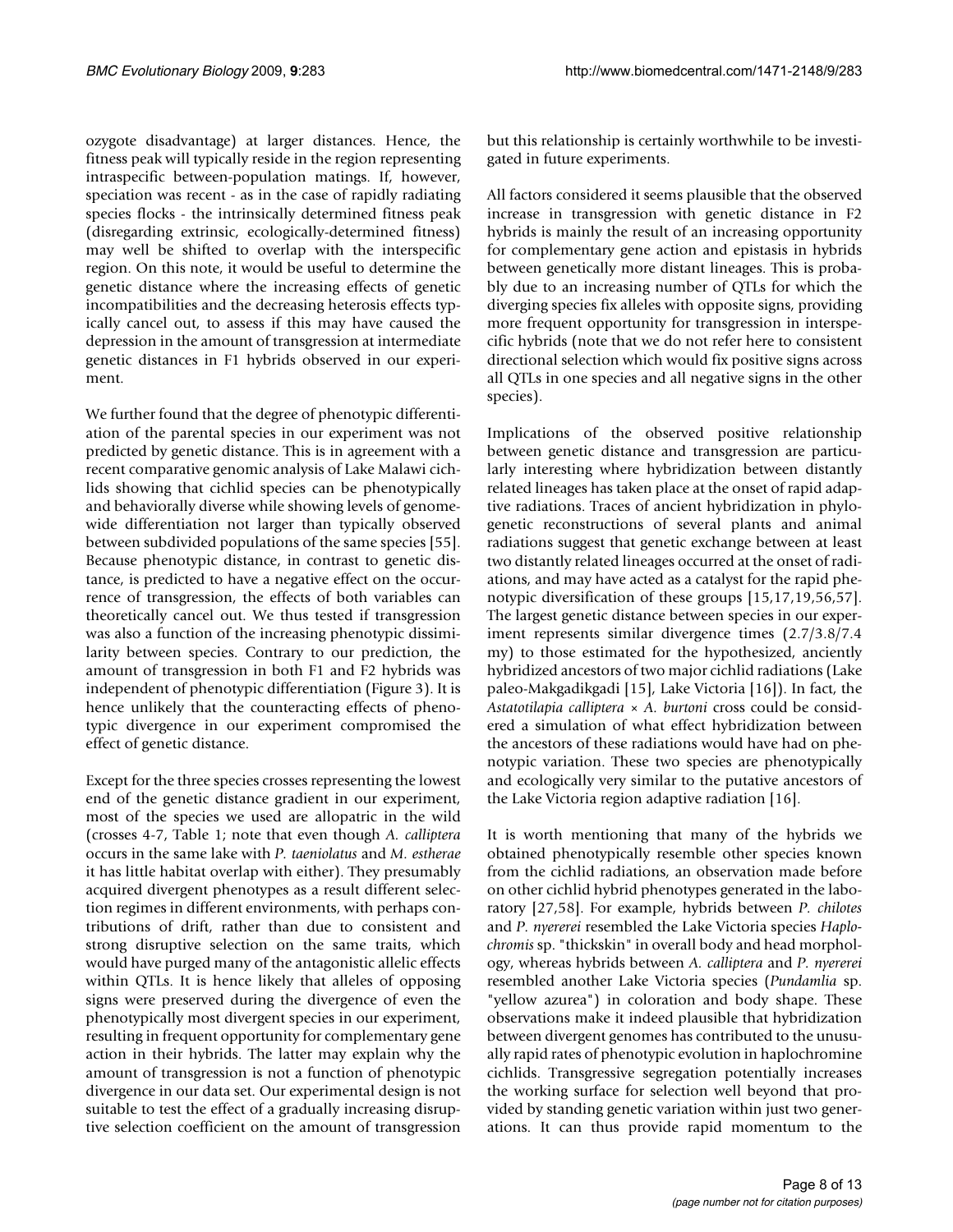adaptive diversification of a group under multifarious selection by cutting the waiting time to new mutations. Some hybrid species have indeed been shown to establish in new ecological niches in very few generations [[28](#page-11-12)[,59](#page-11-33)]. If transgressive segregation was an important contributor to the volume and extent of phenotypic diversification during adaptive radiations [[19,](#page-11-4)[27](#page-11-11)[,60](#page-11-34)], variation in the genetic architecture between lineages (which can be either conducive or obstructive to complementary gene action) might cause variation in the rates of adaptive radiation observed between lineages. This hypothesis is speculative at this moment and awaits rigorous testing.

#### **Methods**

#### *Producing hybrids*

Crosses used nine species of haplochromine cichlids from Lake Victoria, Lake Malawi and East African rivers (Table [1\)](#page-2-0), representing different, ecologically specialized groups. Among them were a rock-dwelling planktivore (*Pundamilia nyererei*), an insect larvae picker (*Paralabidochromis chilotes*), two trophic generalists (*Pundamilia pundamilia, Paralabidochromis rockkribensis*), rock-dwelling algae scrapers (*Neochromis omnicaeruleus*, *Metriaclima estherae*), algae suckers (*Protomelas taeniolatus*), and two habitat generalists (*Astatotilapia calliptera*, *Astatotilapia burtoni*) [[61](#page-11-35)[,62](#page-11-36)]. All species are female mouthbrooders and inhabit shallow waters (1-10 m in depth).

All parental individuals used for making hybrid crosses were derived from laboratory populations bred from fish collected in Lake Victoria and Lake Malawi and maintained in the large fish breeding facility at EAWAG, Switzerland.

Seven different F1 hybrid cross types were obtained by populating aquaria ( $100 \times 40 \times 40$  cm) with five to twenty females of one species and one heterospecific male. Subsequently, F2 hybrids were bred from different males and females of six different F1 hybrid cross types (one F1 cross type, *P*.*rockkribensis* × *P*.*pundamilia*, could not be bred further due to space constraints. However, the genetic distance of this pair is represented by two other cross types in the experiment; Table [2\)](#page-3-0). No fish was used to produce more than one hybrid family.

Experimental tanks were part of a large water recirculation system, light regime was 12L:12D and water temperature was kept constant at 24 - 26°C. All animals were fed the same food (dry food every day, and a blend of shrimps, peas and *Spirulina* powder two times a week) allocated in equal amounts every day, and were raised to 180 days in age. At 180 days almost all individuals had reached sexual maturity. Further information regarding breeding and maintenance is given elsewhere [\[63](#page-11-37)].

### *Measuring transgressive shape segregation using geometric morphometrics*

All hybrids and the corresponding homospecific individuals were photographed at the age of 180 ( $\pm$  1) days. Pictures were taken of the left side of the live fish in a transparent photo cuvette with a scale for size calibration. Geometric morphometric analysis was performed on the x-y coordinates of 15 landmarks placed on the photographs (Figure [4](#page-8-0)) using tpsDig version 2.10, [\[64](#page-11-38)]. To reduce noise introduced through variation in position, orientation and size, this non-shape variation was mathematically removed using generalized procrustes analysis (GPA) [\[65](#page-12-1),[66\]](#page-12-2). GPA superimposes landmark configurations in that it minimizes the sum of squared distances between corresponding landmarks by scaling, translating and rotating specimens onto a mean consensus configuration calculated from all specimens. Thin-plate spline (TPS) procedure was then applied to obtain partial warps using tpsRelw version 1.45 [\[67](#page-12-0)]. Partial warps estimate the minimum bending energy needed to deform an infinitely thin metal plate (i.e. the landmark configuration of an individual fish) to adopt the shape of another landmark configuration (i.e. the consensus configuration among all the fish) while being constrained at particular points (i.e the landmarks). The total deformation of the spline can be broken down into geometrically orthogonal components in a Cartesian coordinate system (i.e. the partial warps) to describe the amount of stretching, bending and

<span id="page-8-0"></span>

### Figure 4

**F1 hybrid individual between the two African haplochromine cichlid species** *Pundamilia nyererei* **and** *Astatotilapia calliptera*. Numbers label the 15 landmarks used for geometric morphometric analysis of body shape variation in interspecific hybrids. 1) Anterior tip of maxilla, 2) junction of head and dorsal scales, 3) anterior insertion of dorsal fin, 4) posterior insertion of dorsal fin, 5) dorsal junction of caudal fin and caudal peduncle, 6) ventral junction of caudal fin and caudal peduncle, 7) posterior insertion of anal fin, 8) anterior insertion of anal fin, 9) anterior insertion of pelvic fin, 10) dorsal insertion of pectoral fin, 11) posterior reach of operculum, 12) lower margin of preopercule, 13) centre of the eye, 14) anterior insertion of the preopercule, and 15) anterior reach of the premaxillary groove.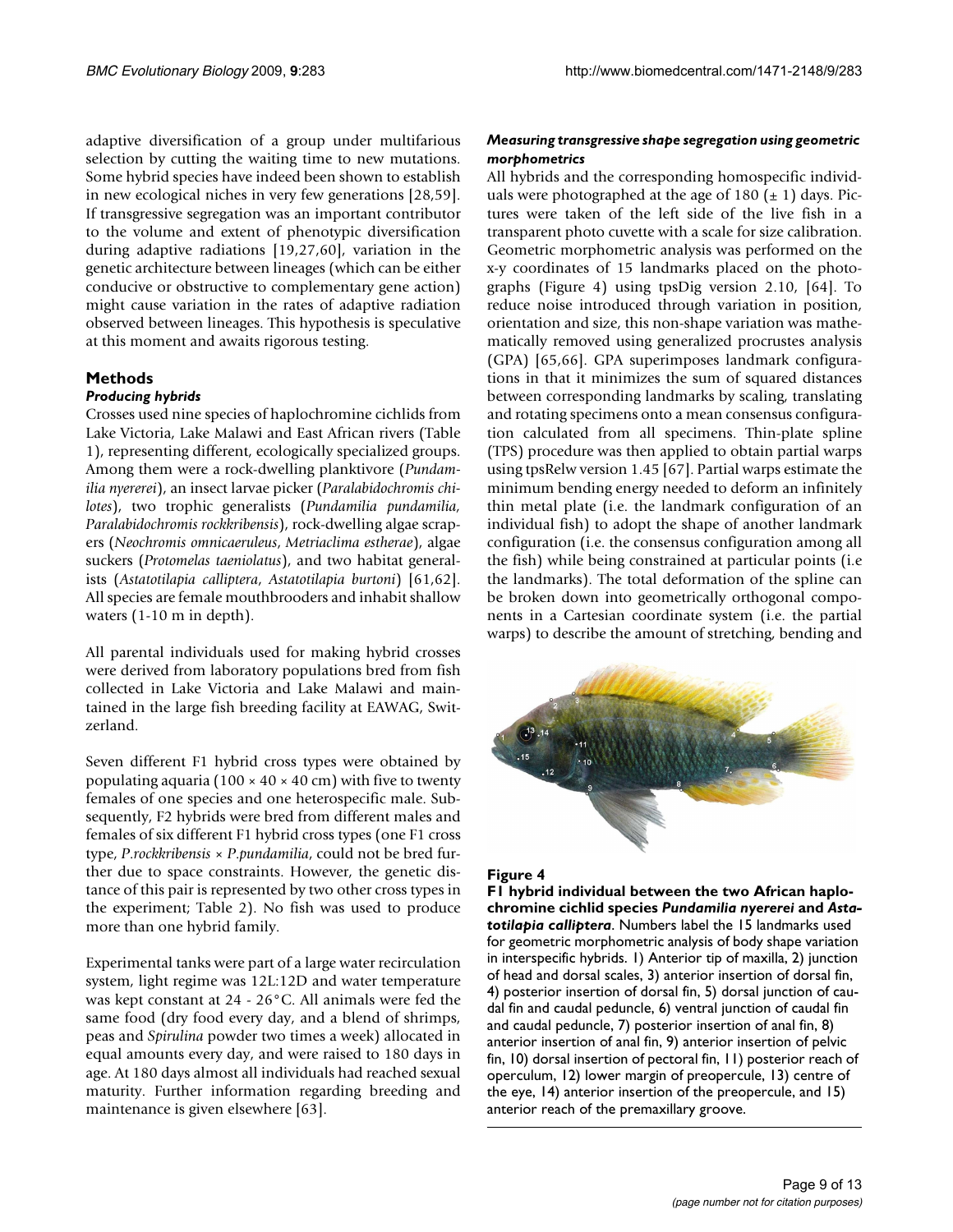twisting necessary to superimpose the coordinates of all specimens onto the consensus shape. Each individual then has a weight for the x- and y- components of each partial warp.

All subsequent analyses were performed in JMP 7.0 [\[68](#page-12-4)]. Partial warp weights were regressed against size and residuals of these were used for all further analysis to remove potential allometric size effects. Residuals were entered into principal component analysis (PCA) to identify the major axes of shape variation, which is also referred to as relative warp analysis [\[69\]](#page-12-5). We extracted all principal components that explained more than 5% of the variance in the data set (between 4 and 6 components, the number of PCs used per cross type is shown in Additional file [3](#page-10-9)).

The amount of transgression  $(T_{PCi})$  occurring along a principal component axis (PC*<sup>i</sup>* ) was calculated as

$$
T_{PCi} = \frac{\left(range_{total} - range_{homospecific}\right)}{range_{homospecific}},\tag{1}
$$

where *range<sub>total</sub>* is the total phenotypic range between the largest and smallest observation of all hybrid and homospecific individuals of a particular cross type, and *rangehomospecific* represents the phenotypic range including only homospecific individuals of that cross type. The numerator hence stands for the transgressive portion of the hybrid range (*range<sub>trans</sub>*; for a schematic drawing of the variables see Figure [5\)](#page-9-0). We then calculated the sum of transgression

<span id="page-9-0"></span>

### **Figure 5**

**Schematic drawing of the variables used in equation 1 (see Methods) to quantify the amount of transgression found in hybrid crosses**. Note that this was done for all relevant PCs, not only for PC1 and PC2.

found along all PCs to obtain the total amount of transgression (*T<sub>total</sub>* which can be larger than 100%). This was done in a weighted averaging procedure, where  $T_{PCi}$  was multiplied with the percentage variance explained by that PC.

To test the effect of increasing genetic distance on the amount of transgression  $(T_{total})$  we regressed  $T_{total}$  against genetic distance using linear regression models. Normal distribution of variables was confirmed with Shapiro-Wilk tests.

To test whether families within cross types differed in their phenotype distribution, we used MANOVA with family as factor and all relevant PCs as response variables. This analysis was performed on both hybrids and homospecific crosses.

#### *Measuring genetic distance and divergence time*

Genetic distances were estimated for every species pair used for making hybrid crosses by calculating uncorrected p-distances from D-loop sequences downloaded from NCBI GenBank ([http://ncbi.nlm.nih.gov/Genbank/;](http://ncbi.nlm.nih.gov/Genbank/) accession numbers of all sequences can be found in Additional file [4](#page-10-12)). All available sequences of every species were included for calculating genetic distances. For six species no sequences were available (*P. pundamilia, P. nyererei, N. omnicaeruleus, P. rockkribensis, P. chilotes, M. estherae*). In these cases we used sequences from a very closely related species. This was in all cases justified because both species (experimental and substitute) belonged to the same clade within which mitochondrial DNA haplotype sorting is highly incomplete (i.e. the radiation of Lake Victoria and a clade of the Lake Malawi Mbuna). Sequences were aligned in ClustalW [\[70\]](#page-12-6) using the pairwise alignment algorithm and alignments were manually controlled and improved locally. Genetic distances were calculated in MEGA 4 [[71\]](#page-12-7). Where multiple sequences were available, we took the average of all possible pairwise interspecific pdistances (e.g. [[72](#page-12-8),[73\]](#page-12-9). To correct comparisons between species for the variation occurring within species, mean intraspecific genetic distances (the mean of the two species means) were subtracted from mean interspecific distances [\[73](#page-12-9)[,74](#page-12-10)].

Genetic distances were converted into absolute times of divergence using two different non-linear relaxed molecular clocks (one calibrated using the cichlid fossil record and recent geological events and the other using the fragmentation of Gondwanaland and recent geological events [[75](#page-12-11)]). In addition, we used an internally calibrated linear clock that has been widely used in cichlid phylogeography [[76](#page-12-12)]. We note that there is increasingly wide support for the Gondwana fragmentation clock [\[77\]](#page-12-3).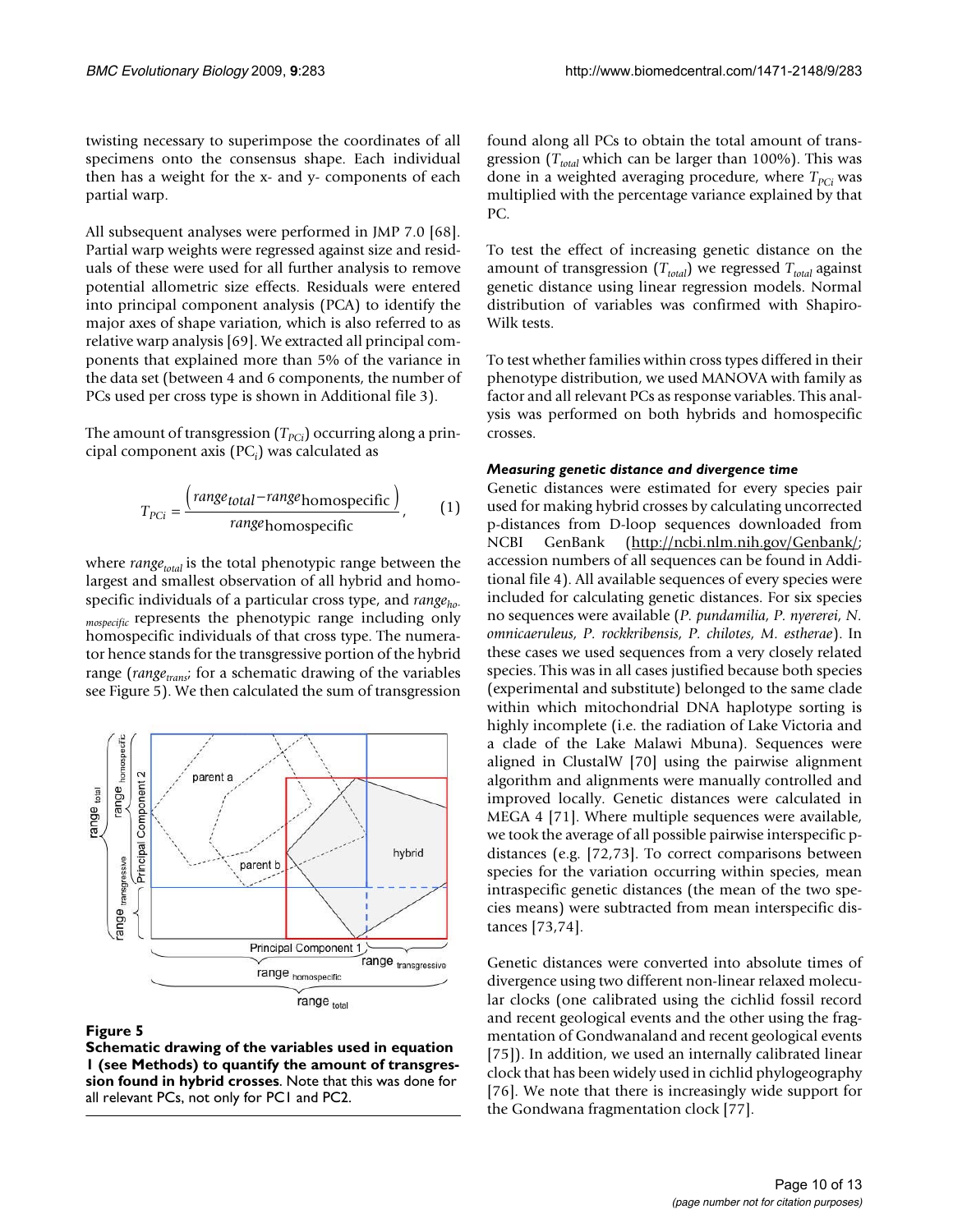#### *Measuring phenotypic shape divergence*

Phenotypic shape divergence was quantified by measuring the mean of all Mahalanobis distances between individuals of any two species. As variables we used all principal components (from a PCA including both parental species) that explained more than 5% of the variance. Distances were then averaged to obtain a measure of the overall phenotypic dissimilarity of any two parental species. To correct comparisons between species for the variation occurring within species, mean intraspecific phenotypic distances (the mean of the two species means) were subtracted from mean interspecific distances.

To test the effect of increasing phenotypic distance on the amount of transgression,  $T_{total}$  was regressed against phenotypic distance using linear regression models. Normality of distribution was confirmed with Shapiro-Wilk tests.

#### **Authors' contributions**

O. Seehausen conceived of the study. R. B. Stelkens and O. Seehausen designed the study. R. B. Stelkens bred and processed the F1 generation hybrids. R. B. Stelkens and C. Schmid bred the F2 generation hybrids. R. B. Stelkens, C. Schmid and O. Selz processed the F2 generation hybrids. R. B. Stelkens carried out sequence alignment. R. B. Stelkens and C. Schmid performed the statistical analysis. R. B. Stelkens and O. Seehausen wrote the manuscript. All authors read and approved the final manuscript.

### **Additional material**

#### <span id="page-10-7"></span>**Additional file 1**

*Shape analysis of interspecific F1 hybrids using principal components. Figure showing results of principal component analyses using geometric morphometrics data to quantify the amount of transgression in shape of interspecific F1 hybrids of haplochromine cichlids.*

Click here for file

[\[http://www.biomedcentral.com/content/supplementary/1471-](http://www.biomedcentral.com/content/supplementary/1471-2148-9-283-S1.PDF) 2148-9-283-S1.PDF]

# <span id="page-10-8"></span>**Additional file 2**

*Transgression and shape variance explained per PC axis. Table showing the amount of transgression and the shape variance explained per PC axis for both F1 and F2 hybrid crosses.*

Click here for file

[\[http://www.biomedcentral.com/content/supplementary/1471-](http://www.biomedcentral.com/content/supplementary/1471-2148-9-283-S2.DOC) 2148-9-283-S2.DOC]

## <span id="page-10-9"></span>**Additional file 3**

*Family effects on shape variance. Table showing test results from MANOVA with family as factor and PC scores as response variables.* Click here for file

[\[http://www.biomedcentral.com/content/supplementary/1471-](http://www.biomedcentral.com/content/supplementary/1471-2148-9-283-S3.DOC) 2148-9-283-S3.DOC]

### <span id="page-10-12"></span>**Additional file 4**

*Genbank accession numbers. Table showing NCBI Genbank accession numbers of D-loop sequences used for calculations of genetic distances. Asterisks indicate cases where no or insufficient sequences were available for the species used in the experiments.* Click here for file [\[http://www.biomedcentral.com/content/supplementary/1471-](http://www.biomedcentral.com/content/supplementary/1471-2148-9-283-S4.DOC) 2148-9-283-S4.DOC]

#### **Acknowledgements**

We thank Jean Paul Danko and four anonymous referees for improving the manuscript with discussion and comments, Denis Roy and John Mrosso for helping with the geometric morphometric methods, Sébastien Nusslé for his support with statistical analyses, and Erwin Schäffer and Andreas Taverna for their help with fish maintenance. This research was supported by a Swiss Science Foundation (Schweizer Nationalfond) grant to OS.

#### **References**

- <span id="page-10-0"></span>1. Anderson E, Stebbins GL: **Hybridization as an Evolutionary Stimulus.** *Evolution* 1954, **8(4):**378-388.
- 2. Anderson JR: **Introgressive hybridization.** NewYork: Wiley; 1949.
- 3. Stebbins GL: **[Chromosomal Variation and Evolution Poly](http://www.ncbi.nlm.nih.gov/entrez/query.fcgi?cmd=Retrieve&db=PubMed&dopt=Abstract&list_uids=17788022)[ploidy and Chromosome Size and Number Shed Light on](http://www.ncbi.nlm.nih.gov/entrez/query.fcgi?cmd=Retrieve&db=PubMed&dopt=Abstract&list_uids=17788022) [Evolutionary Processes in Higher Plants.](http://www.ncbi.nlm.nih.gov/entrez/query.fcgi?cmd=Retrieve&db=PubMed&dopt=Abstract&list_uids=17788022)** *Science* 1966, **152(3728):**1463-1469.
- 4. Stebbins GLJ: **The role of hybridization in evolution.** *Proceedings of the American Philosophical Society* 1959, **103(2):**231-251.
- 5. Templeton AR: **Mechanisms of Speciation a Population Genetic Approach.** *Annu Rev Ecol Syst* 1981, **12:**23-48.
- <span id="page-10-1"></span>6. Lewontin RC, Birch LC: **Hybridization as a Source of Variation for Adaptation to New Environments.** *Evolution* 1966, **20(3):**315-336.
- <span id="page-10-2"></span>7. Gompert Z, Fordyce JA, Forister M, Shapiro AM, Nice CC: **[Homo](http://www.ncbi.nlm.nih.gov/entrez/query.fcgi?cmd=Retrieve&db=PubMed&dopt=Abstract&list_uids=17138866)[ploid hybrid speciation in an extreme habitat.](http://www.ncbi.nlm.nih.gov/entrez/query.fcgi?cmd=Retrieve&db=PubMed&dopt=Abstract&list_uids=17138866)** *Science* 2006, **314:**1923-1925.
- 8. Mavarez J, Salazar C, Bermingham E, Salcedo C, Jiggins CD, Linares M: **[Speciation by hybridization in Heliconius butterflies.](http://www.ncbi.nlm.nih.gov/entrez/query.fcgi?cmd=Retrieve&db=PubMed&dopt=Abstract&list_uids=16778888)** *Nature* 2006, **441:**868-871.
- 9. Schliewen U, Klee B: **[Reticulate sympatric speciation in Cam](http://www.ncbi.nlm.nih.gov/entrez/query.fcgi?cmd=Retrieve&db=PubMed&dopt=Abstract&list_uids=15679917)[eroonian crater lake cichlids.](http://www.ncbi.nlm.nih.gov/entrez/query.fcgi?cmd=Retrieve&db=PubMed&dopt=Abstract&list_uids=15679917)** *Frontiers in Zoology* 2004, **1(1):**5.
- <span id="page-10-10"></span>10. Lexer C, Welch ME, Raymond O, Rieseberg LH: **[The origin of eco](http://www.ncbi.nlm.nih.gov/entrez/query.fcgi?cmd=Retrieve&db=PubMed&dopt=Abstract&list_uids=14575321)logical divergence in Helianthus paradoxus (Asteraceae): [Selection on transgressive characters in a novel hybrid habi](http://www.ncbi.nlm.nih.gov/entrez/query.fcgi?cmd=Retrieve&db=PubMed&dopt=Abstract&list_uids=14575321)[tat.](http://www.ncbi.nlm.nih.gov/entrez/query.fcgi?cmd=Retrieve&db=PubMed&dopt=Abstract&list_uids=14575321)** *Evolution* 2003, **57(9):**1989-2000.
- <span id="page-10-3"></span>11. Arnold ML, Hamrick JL, Bennett BD: **Allozyme Variation in Louisiana Irises - a Test for Introgression and Hybrid Speciation.** *Heredity* 1990, **65:**297-306.
- <span id="page-10-4"></span>12. Barrier M, Baldwin BG, Robichaux RH, Purugganan MD: **[Interspe](http://www.ncbi.nlm.nih.gov/entrez/query.fcgi?cmd=Retrieve&db=PubMed&dopt=Abstract&list_uids=10474905)cific hybrid ancestry of a plant adaptive radiation: Allopoly[ploidy of the Hawaiian silversword alliance \(Asteraceae\)](http://www.ncbi.nlm.nih.gov/entrez/query.fcgi?cmd=Retrieve&db=PubMed&dopt=Abstract&list_uids=10474905) [inferred from floral homeotic gene duplications.](http://www.ncbi.nlm.nih.gov/entrez/query.fcgi?cmd=Retrieve&db=PubMed&dopt=Abstract&list_uids=10474905)** *Molecular Biology and Evolution* 1999, **16(8):**1105-1113.
- <span id="page-10-5"></span>13. Rieseberg LH, Raymond O, Rosenthal DM, Lai Z, Livingstone K, Nakazato T, Durphy JL, Schwarzbach AE, Donovan LA, Lexer C: **[Major ecological transitions in wild sunflowers facilitated by](http://www.ncbi.nlm.nih.gov/entrez/query.fcgi?cmd=Retrieve&db=PubMed&dopt=Abstract&list_uids=12907807) [hybridization.](http://www.ncbi.nlm.nih.gov/entrez/query.fcgi?cmd=Retrieve&db=PubMed&dopt=Abstract&list_uids=12907807)** *Science* 2003, **301(5637):**1211-1216.
- <span id="page-10-6"></span>14. Feder JL, Berlocher SH, Roethele JB, Dambroski H, Smith JJ, Perry WL, Gavrilovic V, Filchak KE, Rull J, Aluja M: **[Allopatric genetic ori](http://www.ncbi.nlm.nih.gov/entrez/query.fcgi?cmd=Retrieve&db=PubMed&dopt=Abstract&list_uids=12928500)[gins for sympatric host-plant shifts and race formation in](http://www.ncbi.nlm.nih.gov/entrez/query.fcgi?cmd=Retrieve&db=PubMed&dopt=Abstract&list_uids=12928500) [Rhagoletis.](http://www.ncbi.nlm.nih.gov/entrez/query.fcgi?cmd=Retrieve&db=PubMed&dopt=Abstract&list_uids=12928500)** *PNAS* 2003, **100(18):**10314-10319.
- <span id="page-10-11"></span>15. Joyce DA, Lunt DH, Bills R, Turner GF, Katongo C, Duftner N, Sturmbauer C, Seehausen O: **[An extant cichlid fish radiation](http://www.ncbi.nlm.nih.gov/entrez/query.fcgi?cmd=Retrieve&db=PubMed&dopt=Abstract&list_uids=15875022) [emerged in an extinct Pleistocene lake.](http://www.ncbi.nlm.nih.gov/entrez/query.fcgi?cmd=Retrieve&db=PubMed&dopt=Abstract&list_uids=15875022)** *Nature* 2005, **435(5):**90-95.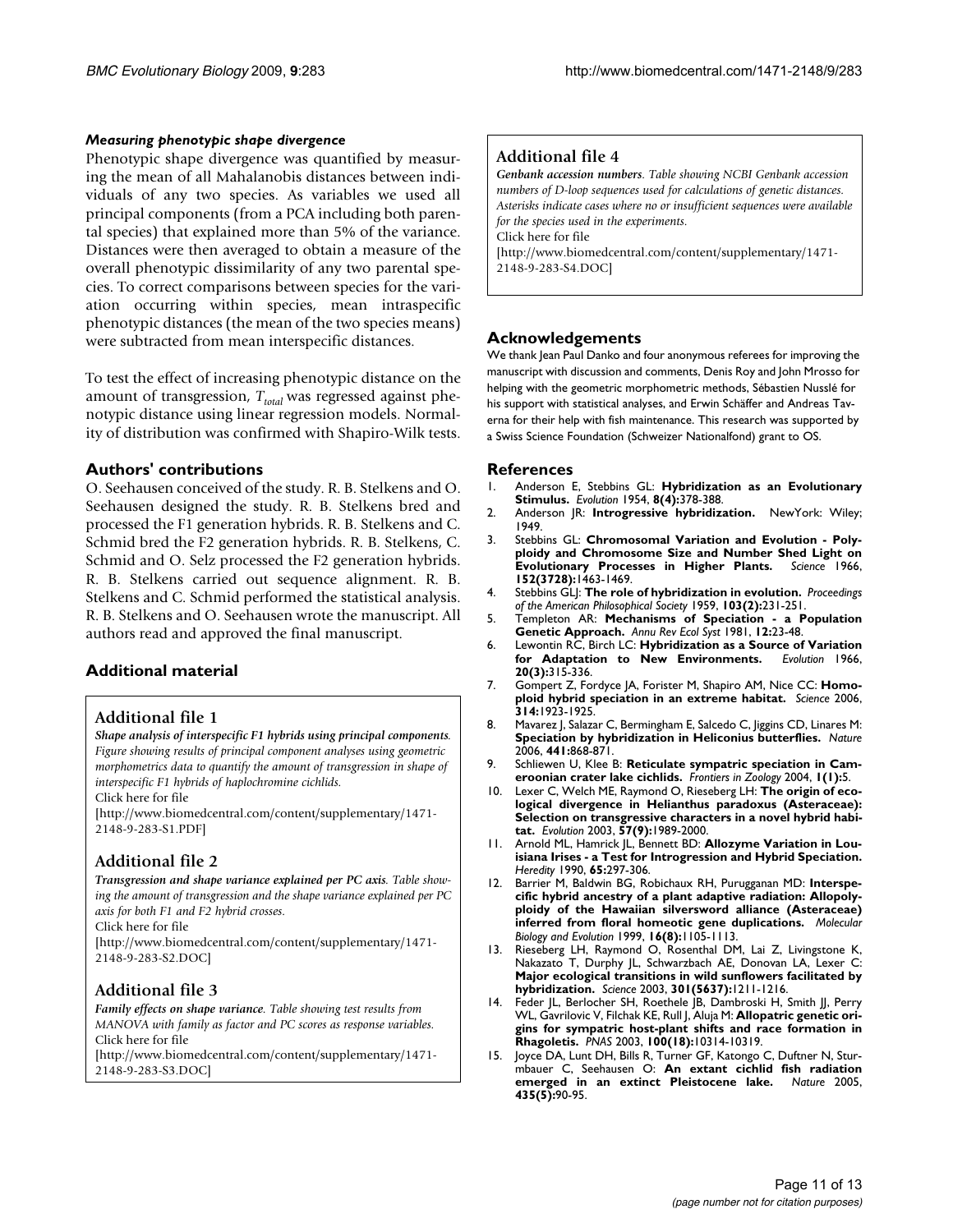- <span id="page-11-1"></span>16. Seehausen O, Koetsier E, Schneider MV, Chapman LJ, Chapman CA, Knight ME, Turner GF, van Alphen JJM, Bills R: **Nuclear markers reveal unexpected genetic variation and a Congolese-Nilotic origin of the Lake Victoria cichlid species flock.** *Proceedings of the Royal Society of London Series B-Biological Sciences* 2003, **270(1511):**129-137.
- <span id="page-11-2"></span>17. Vernikos GS, Thomson NR, Parkhill J: **[Genetic flux over time in](http://www.ncbi.nlm.nih.gov/entrez/query.fcgi?cmd=Retrieve&db=PubMed&dopt=Abstract&list_uids=17547764) [the Salmonella lineage.](http://www.ncbi.nlm.nih.gov/entrez/query.fcgi?cmd=Retrieve&db=PubMed&dopt=Abstract&list_uids=17547764)** *Genome Biol* 2007, **8:**R100.
- <span id="page-11-3"></span>18. Mallet J: **[Hybrid speciation.](http://www.ncbi.nlm.nih.gov/entrez/query.fcgi?cmd=Retrieve&db=PubMed&dopt=Abstract&list_uids=17361174)** *Nature* 2007, **446(7133):**279-283.
- <span id="page-11-4"></span>19. Seehausen O: **[Hybridization and adaptive radiation.](http://www.ncbi.nlm.nih.gov/entrez/query.fcgi?cmd=Retrieve&db=PubMed&dopt=Abstract&list_uids=16701254)** *Trends Ecol Evol* 2004, **19(4):**198-207.
- <span id="page-11-5"></span>20. Kolbe JJ, Glor RE, Rodriguez Schettino L, Chamizo Lara A, Larson A, Losos JB: **[Genetic variation increases during biological inva](http://www.ncbi.nlm.nih.gov/entrez/query.fcgi?cmd=Retrieve&db=PubMed&dopt=Abstract&list_uids=15356629)[sion by a Cuban lizard.](http://www.ncbi.nlm.nih.gov/entrez/query.fcgi?cmd=Retrieve&db=PubMed&dopt=Abstract&list_uids=15356629)** *Nature* 2004, **431:**177-181.
- <span id="page-11-6"></span>21. Marri PR, Hao W, Golding GB: **[The role of laterally transferred](http://www.ncbi.nlm.nih.gov/entrez/query.fcgi?cmd=Retrieve&db=PubMed&dopt=Abstract&list_uids=17288581) [genes in adaptive evolution.](http://www.ncbi.nlm.nih.gov/entrez/query.fcgi?cmd=Retrieve&db=PubMed&dopt=Abstract&list_uids=17288581)** *BMC Evolutionary Biology* 2007, **7(8):**.
- <span id="page-11-7"></span>22. Kim SC, Rieseberg LH: **[Genetic architecture of species differ](http://www.ncbi.nlm.nih.gov/entrez/query.fcgi?cmd=Retrieve&db=PubMed&dopt=Abstract&list_uids=10511571)[ences in annual sunflowers: Implications for adaptive trait](http://www.ncbi.nlm.nih.gov/entrez/query.fcgi?cmd=Retrieve&db=PubMed&dopt=Abstract&list_uids=10511571) [introgression.](http://www.ncbi.nlm.nih.gov/entrez/query.fcgi?cmd=Retrieve&db=PubMed&dopt=Abstract&list_uids=10511571)** *Genetics* 1999, **153(2):**965-977.
- 23. Klier K, Leoschke MJ, Wendel JF: **Hybridization and Introgression in White and Yellow Ladyslipper Orchids (Cypripedium-Candidum and C-Pubescens).** *Journal of Heredity* 1991, **82(4):**305-318.
- <span id="page-11-8"></span>24. Parsons TJ, Olson SL, Braun MJ: **[Unidirectional Spread of Sec](http://www.ncbi.nlm.nih.gov/entrez/query.fcgi?cmd=Retrieve&db=PubMed&dopt=Abstract&list_uids=17810207)[ondary Sexual Plumage Traits across an Avian Hybrid Zone.](http://www.ncbi.nlm.nih.gov/entrez/query.fcgi?cmd=Retrieve&db=PubMed&dopt=Abstract&list_uids=17810207)** *Science* 1993, **260(5114):**1643-1646.
- <span id="page-11-9"></span>25. Rieseberg LH, Archer MA, Wayne RK: **[Transgressive segrega](http://www.ncbi.nlm.nih.gov/entrez/query.fcgi?cmd=Retrieve&db=PubMed&dopt=Abstract&list_uids=10583537)[tion, adaptation and speciation.](http://www.ncbi.nlm.nih.gov/entrez/query.fcgi?cmd=Retrieve&db=PubMed&dopt=Abstract&list_uids=10583537)** *Heredity* 1999, **83:**363-372.
- <span id="page-11-10"></span>26. Slatkin M, Lande R: **Segregation variance after hybridization of isolated populations.** *Genetic Research* 1994, **64:**51-56.
- <span id="page-11-11"></span>27. Albertson RC, Kocher TD: **[Genetic architecture sets limits on](http://www.ncbi.nlm.nih.gov/entrez/query.fcgi?cmd=Retrieve&db=PubMed&dopt=Abstract&list_uids=15856710) [transgressive segregation in hybrid cichlid fishes.](http://www.ncbi.nlm.nih.gov/entrez/query.fcgi?cmd=Retrieve&db=PubMed&dopt=Abstract&list_uids=15856710)** *Evolution* 2005, **59(3):**686-690.
- <span id="page-11-12"></span>28. Lexer C, Welch ME, Durphy JL, Rieseberg LH: **[Natural selection](http://www.ncbi.nlm.nih.gov/entrez/query.fcgi?cmd=Retrieve&db=PubMed&dopt=Abstract&list_uids=12694286) for salt tolerance quantitative trait loci (QTLs) in wild sun[flower hybrids: Implications for the origin of Helianthus par](http://www.ncbi.nlm.nih.gov/entrez/query.fcgi?cmd=Retrieve&db=PubMed&dopt=Abstract&list_uids=12694286)**[adoxus, a diploid hybrid species.](http://www.ncbi.nlm.nih.gov/entrez/query.fcgi?cmd=Retrieve&db=PubMed&dopt=Abstract&list_uids=12694286) **12(5):**1225-1235.
- <span id="page-11-13"></span>29. Clarke JH, Mithen R, Brown JK, Dean C: **Qtl Analysis of Flowering Time in Arabidopsis-Thaliana.** *Molecular & General Genetics* 1995, **248(3):**278-286.
- <span id="page-11-14"></span>30. Ranganath HA, Aruna S: **[Hybridization, transgressive segrega](http://www.ncbi.nlm.nih.gov/entrez/query.fcgi?cmd=Retrieve&db=PubMed&dopt=Abstract&list_uids=15133193)[tion and evolution of new genetic systems in Drosophila.](http://www.ncbi.nlm.nih.gov/entrez/query.fcgi?cmd=Retrieve&db=PubMed&dopt=Abstract&list_uids=15133193)** *J Genet* 2003, **82(3):**163-177.
- <span id="page-11-15"></span>31. Parnell NF, Hulsey CD, Streelman JT: **[Hybridization produces](http://www.ncbi.nlm.nih.gov/entrez/query.fcgi?cmd=Retrieve&db=PubMed&dopt=Abstract&list_uids=18442407) [novelty when the mapping of form to function is many to](http://www.ncbi.nlm.nih.gov/entrez/query.fcgi?cmd=Retrieve&db=PubMed&dopt=Abstract&list_uids=18442407) [one.](http://www.ncbi.nlm.nih.gov/entrez/query.fcgi?cmd=Retrieve&db=PubMed&dopt=Abstract&list_uids=18442407)** *Bmc Evolutionary Biology* 2008, **8:**.
- <span id="page-11-16"></span>32. Bradshaw HD, Otto KG, Frewen BE, McKay JK, Schemske DW: **[Quantitative trait loci affecting differences in floral morphol](http://www.ncbi.nlm.nih.gov/entrez/query.fcgi?cmd=Retrieve&db=PubMed&dopt=Abstract&list_uids=9584110)[ogy between two species of monkeyflower \(Mimulus\).](http://www.ncbi.nlm.nih.gov/entrez/query.fcgi?cmd=Retrieve&db=PubMed&dopt=Abstract&list_uids=9584110)** *Genetics* 1998, **149(1):**367-382.
- <span id="page-11-18"></span>33. DeVicente MC, Tanksley SD: **[Qtl Analysis of Transgressive Seg](http://www.ncbi.nlm.nih.gov/entrez/query.fcgi?cmd=Retrieve&db=PubMed&dopt=Abstract&list_uids=8100788)[regation in an Interspecific Tomato Cross.](http://www.ncbi.nlm.nih.gov/entrez/query.fcgi?cmd=Retrieve&db=PubMed&dopt=Abstract&list_uids=8100788)** *Genetics* 1993, **134(2):**585-596.
- 34. Ecke W, Uzunova M, Weissleder K: **Mapping the Genome of Rapeseed (Brassica-Napus L). 2. Localization of Genes-Controlling Erucic-Acid Synthesis and Seed Oil Content.** *Theoretical and Applied Genetics* 1995, **91(6-7):**972-977.
- 35. Li ZK, Pinson SRM, Stansel JW, Park WD: **Identification of Quantitative Trait Loci (Qtls) for Heading Date and Plant Height in Cultivated Rice (Oryza-Sativa L).** *Theoretical and Applied Genetics* 1995, **91(2):**374-381.
- <span id="page-11-19"></span>36. Mansur LM, Lark KG, Kross H, Oliveira H: **Interval mapping of quantitative trait loci for reproductive, morphological, and seed traits of soybean (Glycine max L.).** *Theoretical and Applied Genetics* 1993, **86:**907-913.
- 37. Monforte AJ, Asins MJ, Carbonell EA: **Salt tolerance in Lycopersicon species 5. Does genetic variability at quantitative trait loci affect their analysis?** *Theoretical and Applied Genetics* 1997, **95(1-2):**284-293.
- 38. Weller JI, Soller M, Brody T: **[Linkage Analysis of Quantitative](http://www.ncbi.nlm.nih.gov/entrez/query.fcgi?cmd=Retrieve&db=PubMed&dopt=Abstract&list_uids=17246412) Traits in an Interspecific Cross of Tomato (Lycopersicon-[Esculentum X Lycopersicon-Pimpinellifolium\) by Means of](http://www.ncbi.nlm.nih.gov/entrez/query.fcgi?cmd=Retrieve&db=PubMed&dopt=Abstract&list_uids=17246412) [Genetic-Markers.](http://www.ncbi.nlm.nih.gov/entrez/query.fcgi?cmd=Retrieve&db=PubMed&dopt=Abstract&list_uids=17246412)** *Genetics* 1988, **118(2):**329-339.
- <span id="page-11-17"></span>39. Rieseberg LH, Widmer A, Arntz AM, Burke JM: **The genetic architecture necessary for transgressive segregation is common**

**in both natural and domesticated populations.** *Philos Trans R Soc Lond Ser B-Biol Sci* 2003, **358(1434):**1141-1147.

- <span id="page-11-0"></span>40. Stelkens RB, Seehausen O: **[Genetic distance between species](http://www.ncbi.nlm.nih.gov/entrez/query.fcgi?cmd=Retrieve&db=PubMed&dopt=Abstract&list_uids=19220450) [predicts novel trait expression in their hybrids.](http://www.ncbi.nlm.nih.gov/entrez/query.fcgi?cmd=Retrieve&db=PubMed&dopt=Abstract&list_uids=19220450)** *Evolution* 2009, **63(4):**884-897.
- <span id="page-11-20"></span>41. Cox TS, Frey KJ: **Complementary genes for high groat-protein percentage from** *Avena sativa* **and** *Avena sterilis***.** *Crop Science* 1985, **25:**106-109.
- 42. Vega U, Frey KJ: **Transgressive segregation in inter- and intraspecific crosses of barley.** *Euphytica* 1980, **29:**585-694.
- <span id="page-11-21"></span>43. Fabrizius MA, Bush RH, Khan K, Huckle L: **Genetic diversity and heterosis of spring wheat crosses.** *Crop Science* 1998, **38:**1108-1112.
- <span id="page-11-23"></span>44. Schwarzbach AE, Donovan LA, Rieseberg LH: **[Transgressive char](http://www.ncbi.nlm.nih.gov/entrez/query.fcgi?cmd=Retrieve&db=PubMed&dopt=Abstract&list_uids=11222249)[acter expression in a hybrid sunflower species.](http://www.ncbi.nlm.nih.gov/entrez/query.fcgi?cmd=Retrieve&db=PubMed&dopt=Abstract&list_uids=11222249)** *American Journal of Botany* 2001, **88(2):**270-277.
- <span id="page-11-22"></span>45. Gross BL, Kane NC, Lexer C, Ludwig F, Rosenthal DM, Donovan LA, Rieseberg LH: **[Reconstructing the origin of Helianthus deserti](http://www.ncbi.nlm.nih.gov/entrez/query.fcgi?cmd=Retrieve&db=PubMed&dopt=Abstract&list_uids=15278840)[cola: Survival and selection on the desert floor.](http://www.ncbi.nlm.nih.gov/entrez/query.fcgi?cmd=Retrieve&db=PubMed&dopt=Abstract&list_uids=15278840)** *Am Nat* 2004, **164(2):**145-156.
- <span id="page-11-25"></span>46. Seehausen O: **Distribution of and reproductive isolation among color morphs of a rock-dwelling Lake Victoria cichlid (Haplochromis nyererei).** *Ecol Freshw Fish* 1997, **5:**59-66.
- <span id="page-11-26"></span>47. Willi Y, Van Buskirk J: **Genomic compatibility occurs over a wide range of parental genetic similarity in an outcrossing plant.** *Proc R Soc B-Biol Sci* 2005, **272(1570):**1333-1338.
- 48. Waser NM, Price MV, Shaw RG: **[Outbreeding depression varies](http://www.ncbi.nlm.nih.gov/entrez/query.fcgi?cmd=Retrieve&db=PubMed&dopt=Abstract&list_uids=10937225) [among cohorts of Ipomopsis aggregata planted in nature.](http://www.ncbi.nlm.nih.gov/entrez/query.fcgi?cmd=Retrieve&db=PubMed&dopt=Abstract&list_uids=10937225)** *Evolution* 2000, **54(2):**485-491.
- 49. Waser NM: **Sex, mating systems, inbreeding, and outbreeding.** Chicago, U.S.: University of Chicago Press; 1993.
- 50. Moll RH, Longquist LH, Fortuno JV, Johnson EC: **[The relationship](http://www.ncbi.nlm.nih.gov/entrez/query.fcgi?cmd=Retrieve&db=PubMed&dopt=Abstract&list_uids=17248265) [of heterosis and genetic divergence in maize.](http://www.ncbi.nlm.nih.gov/entrez/query.fcgi?cmd=Retrieve&db=PubMed&dopt=Abstract&list_uids=17248265)** *Genetics* 1965, **52:**139-144.
- 51. Neff BD: **[Stabilizing selection on genomic divergence in a wild](http://www.ncbi.nlm.nih.gov/entrez/query.fcgi?cmd=Retrieve&db=PubMed&dopt=Abstract&list_uids=14983018) [fish population.](http://www.ncbi.nlm.nih.gov/entrez/query.fcgi?cmd=Retrieve&db=PubMed&dopt=Abstract&list_uids=14983018)** *Proc Natl Acad Sci USA* 2004, **101(8):**2381-2385.
- <span id="page-11-27"></span>52. Marshall TC, Spalton JA: **Simultaneous inbreeding and outbreeding depression in reintroduced Arabian oryx.** *Animal Conservation* 2000, **3:**241-248.
- <span id="page-11-28"></span>53. Campbell DR, Waser NM: **The Evolution of Plant Mating Systems - Multilocus Simulations of Pollen Dispersal.** *Am Nat* 1987, **129(4):**593-609.
- <span id="page-11-24"></span>54. Schierup MH, Christiansen FB: **Inbreeding depression and outbreeding depression in plants.** *Heredity* 1996, **77:**461-468.
- <span id="page-11-30"></span>Loh Y-H, Katz L, Mims M, Kocher T, Yi S, Streelman JT: [Compara](http://www.ncbi.nlm.nih.gov/entrez/query.fcgi?cmd=Retrieve&db=PubMed&dopt=Abstract&list_uids=18616806)**[tive analysis reveals signatures of differentiation amid](http://www.ncbi.nlm.nih.gov/entrez/query.fcgi?cmd=Retrieve&db=PubMed&dopt=Abstract&list_uids=18616806) [genomic polymorphism in Lake Malawi cichlids.](http://www.ncbi.nlm.nih.gov/entrez/query.fcgi?cmd=Retrieve&db=PubMed&dopt=Abstract&list_uids=18616806)** *Genome Biol* 2008, **9(7):**R113.
- <span id="page-11-31"></span>56. Day JJ, Santini S, Garcia-Moreno J: **[Phylogenetic relationships of](http://www.ncbi.nlm.nih.gov/entrez/query.fcgi?cmd=Retrieve&db=PubMed&dopt=Abstract&list_uids=17416538) [the lake Tanganyika cichlid tribe lamprologini: The story](http://www.ncbi.nlm.nih.gov/entrez/query.fcgi?cmd=Retrieve&db=PubMed&dopt=Abstract&list_uids=17416538) [from mitochondrial DNA.](http://www.ncbi.nlm.nih.gov/entrez/query.fcgi?cmd=Retrieve&db=PubMed&dopt=Abstract&list_uids=17416538)** *Mol Phylogenet Evol* 2007, **45:**629-642.
- <span id="page-11-32"></span>57. Friar EA, Prince LM, Cruse-Sanders JM, McGlaughlin ME, Butterworth CA, Baidwin BG: **Hybrid origin and genomic mosaicism of Dubautia scabra (Hawaiian Silversword Alliance; Asteraceae, Madiinae).** *Syst Bot* 2008, **33(3):**589-597.
- <span id="page-11-29"></span>58. Crapon de Caprona M-D, Fritzsch B: **Interspecific fertile hybrids of haplochromine cichlidae (Teleostei) and their possible importance for speciation.** *Netherlands Journal of Zoology* 1984, **34(4):**503-538.
- <span id="page-11-33"></span>59. Nolte AW, Freihof J, Stemshorn KC, Tautz D: **An invasive lineage of sculpins, Cottus sp. (Pisces, Teleostei) in the Rhine with new habitat adaptations has originated from hybridisation between old phylogeographic groups.** *Proceedings of the Royal Society of London Series B-Biological Sciences* 2005, **272:**2379-2387.
- <span id="page-11-34"></span>60. Albertson RC, Streelman JT, Kocher TD: **[Directional selection](http://www.ncbi.nlm.nih.gov/entrez/query.fcgi?cmd=Retrieve&db=PubMed&dopt=Abstract&list_uids=12704237) [has shaped the oral jaws of Lake Malawi cichlid fishes.](http://www.ncbi.nlm.nih.gov/entrez/query.fcgi?cmd=Retrieve&db=PubMed&dopt=Abstract&list_uids=12704237)** *Proc Natl Acad Sci USA* 2003, **100(9):**5252-5257.
- <span id="page-11-35"></span>Seehausen O: Lake Victoria Rock Cichlids. Taxonomy, Ecol**ogy and Distribution.** *Zevenhuizen, NL* 1996.
- <span id="page-11-36"></span>62. Konings A: **Malawi Cichlids in their Natural Habitat (4th edition).** El Paso, TX, U.S.: Cichlid Press; 2007.
- <span id="page-11-37"></span>63. Stelkens RB, Young KA, Seehausen O: **[The accumulation of](http://www.ncbi.nlm.nih.gov/entrez/query.fcgi?cmd=Retrieve&db=PubMed&dopt=Abstract&list_uids=19796149) [reproductive incompatibilities in African cichlid fish.](http://www.ncbi.nlm.nih.gov/entrez/query.fcgi?cmd=Retrieve&db=PubMed&dopt=Abstract&list_uids=19796149)** *Evolution* in press.
- <span id="page-11-38"></span>64. Rohlf FJ: **tpsDig Version 2.10.** Stony Brook, NY; 2007.